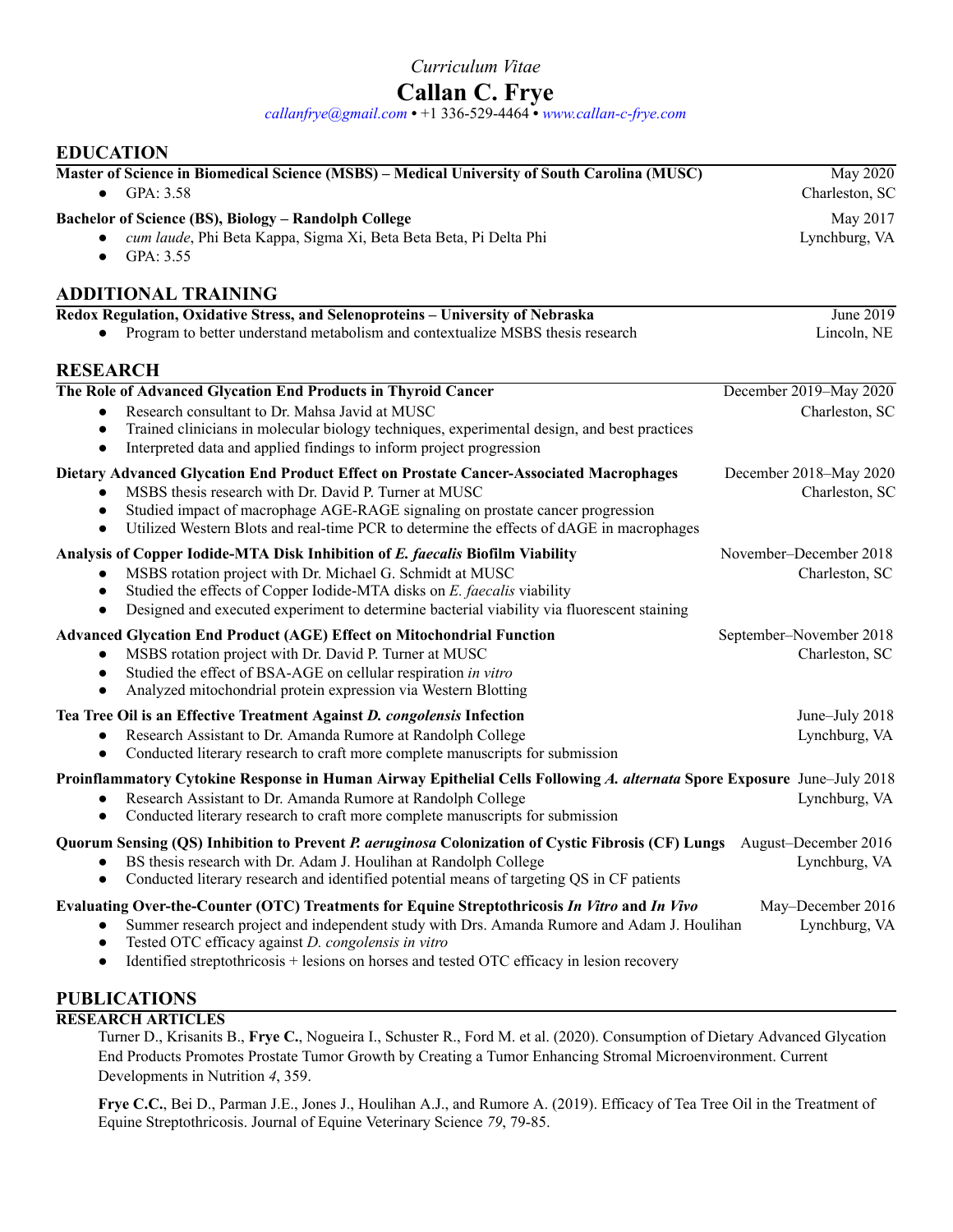## **PUBLIC WRITING**

**Frye, Callan.** "New insights into target for cancer therapeutics." MUSC Catalyst News, October 22, 2019.

**Frye, Callan.** "A 'Joint' Problem: Investigating Marijuana and Tobacco Co-Use and Its Impacts on Smoking Cessation." Progressnotes, Summer 2019, 7.

**Frye, Callan.** "Potential new therapy takes aim at a lethal esophageal cancer's glutamine addiction." MUSC Catalyst News, May 20, 2019.

# **PRESENTATIONS**

| <b>POSTER</b> | Advanced Glycation End Product (AGE) Effect on Macrophage MYC Expression and Metabolism<br><b>Contributes to Prostate Cancer Severity</b><br>National Science Policy Network Symposium - University of Wisconsin-Madison; Madison, WI                                                                                                                                               | November 2019                    |
|---------------|-------------------------------------------------------------------------------------------------------------------------------------------------------------------------------------------------------------------------------------------------------------------------------------------------------------------------------------------------------------------------------------|----------------------------------|
|               | <b>Consumption of Dietary AGEs During Puberty and Increased Breast Cancer Risk: A Link Between</b><br><b>Lifestyle and Cancer Disparity</b><br>The Science of Cancer Health Disparities in Racial/Ethnic Minorities - AACR; San Francisco, CA                                                                                                                                       | September 2019                   |
|               | Advanced Glycation End Products Alter Stromal Metabolic Phenotype to Promote Prostate Cancer<br>Progression<br>Oxidants, Redox Balance, and Stress Signaling - University of Nebraska-Lincoln; Lincoln, NE                                                                                                                                                                          | June 2019                        |
| <b>ORAL</b>   | In Vitro and In Vivo Evaluation of Over-the-Counter Treatments for Equine Streptothricosis<br>Symposium of Artists and Scholars - Randolph College; Lynchburg, VA                                                                                                                                                                                                                   | April 2017                       |
|               | National Conference on Undergraduate Research (NCUR) - University of Memphis; Memphis, TN                                                                                                                                                                                                                                                                                           | April 2017                       |
|               | Mid-Atlantic Regional Conference for Undergraduate Scholarship (MARCUS) – Sweet Briar College;<br>Sweet Briar, VA                                                                                                                                                                                                                                                                   | October 2016                     |
|               | Summer Research Program Symposium - Randolph College; Lynchburg, VA                                                                                                                                                                                                                                                                                                                 | <b>July 2016</b>                 |
|               | <b>Skeletons in Our Closet: The Four Lives of the Gamma Skeleton</b><br>Mid-Atlantic Regional Conference for Undergraduate Scholarship (MARCUS) – Randolph College;<br>Lynchburg, VA                                                                                                                                                                                                | October 2015                     |
|               | Symposium of Artists and Scholars - Randolph College; Lynchburg, VA                                                                                                                                                                                                                                                                                                                 | April 2015                       |
|               | <b>SCIENCE COMMUNICATION &amp; POLICY</b>                                                                                                                                                                                                                                                                                                                                           |                                  |
|               | National Science Policy Symposium Attendee - National Science Policy Network<br>Participated in discussions regarding bioethics, policy initiates, and science communication<br>Collaborated with fellow attendees to draft policy memos and identify key stakeholders in complex issues                                                                                            | November 2019<br>Madison, WI     |
|               | <b>Science Advocacy Training Session Participant – Society for Neuroscience (SfN)</b><br>Learned how to speak with legislators and about scientific research and its impact<br>Participated in group activities that built understanding of multifaceted advocacy strategies                                                                                                        | September 2019<br>Charleston, SC |
|               | Experience the Alan Alda Method, a Transformative Communication Forum Participant - MUSC<br>Engaged in improvisational exercises to build science communication skills<br>Collaborated with fellow participants to creatively describe our research                                                                                                                                 | August 2019<br>Charleston, SC    |
| $\bullet$     | Steering Committee Member - South Carolina Policy Engagement, Advocacy, & Research (SC-PEAR)<br>Collaborated with fellow graduate students and the college dean to charter and establish the association<br>Developed ideas for grassroots science policy initiatives and plans to implement them<br>Worked with fellow members to determine association long- and short-term goals | May 2019-2020<br>Charleston, SC  |
|               | Advocacy Training Program Participant - American Society for Biochemistry and Molecular Biology<br>Met South Carolina legislators to promote policies that support graduate student well-being<br>Worked with fellow science advocates to develop grassroots initiatives that promote science                                                                                       | May-December 2019<br>Remote      |
|               | <b>Communicating Science to Policy Makers Workshop Participant - The New York Academy of Sciences</b><br>Worked with a diverse team of scientists to analyze science policy case studies<br>Participated in roleplaying activities that built negotiation, compromise, and critical thinking skills                                                                                 | May 2019<br>New York, NY         |
|               | Communication Skills and Courtroom Testimony Seminar Attendee - MUSC<br>Built understanding of courtroom proceedings and testimony                                                                                                                                                                                                                                                  | May 2019<br>Charleston, SC       |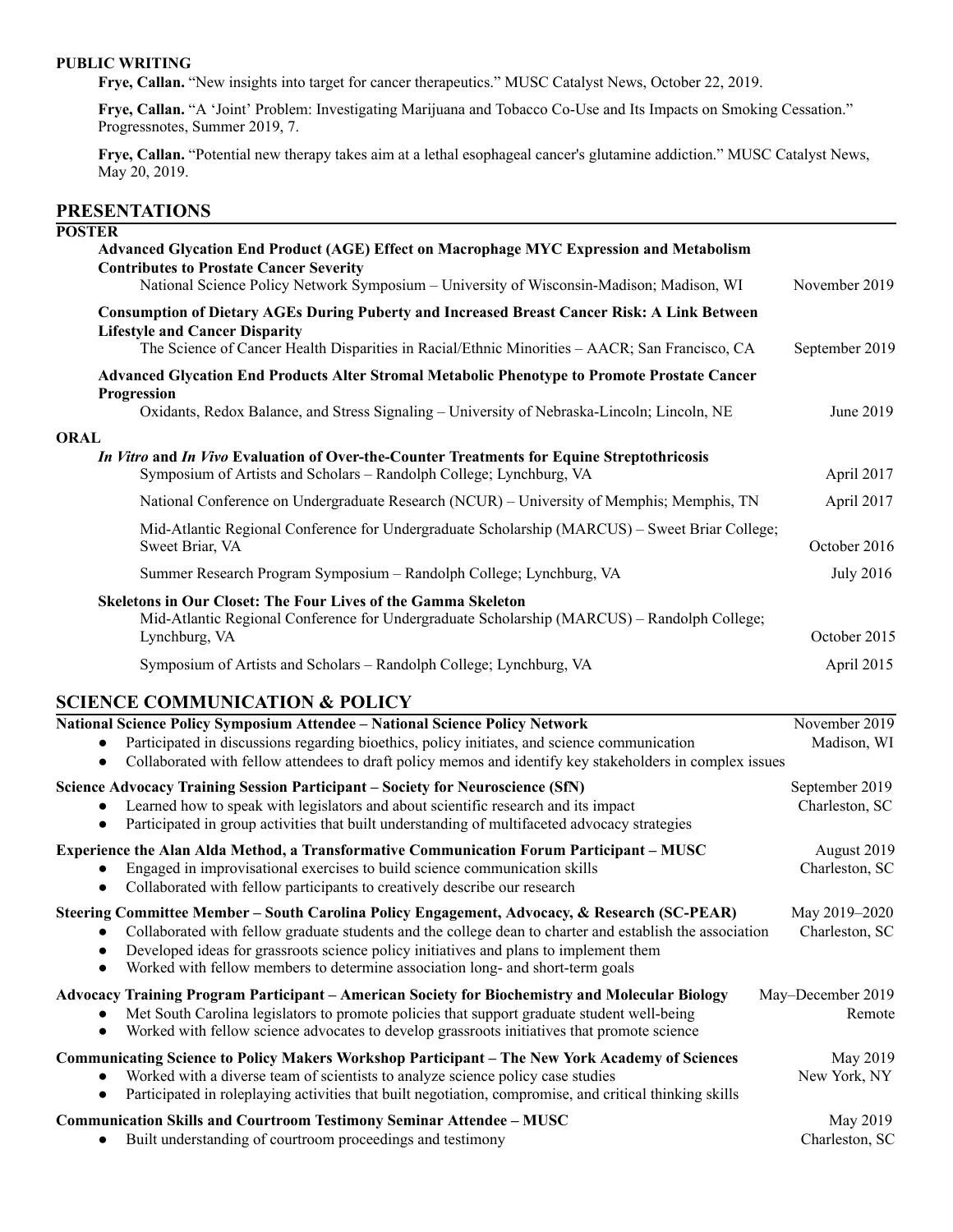| Ximbassador Intern - Ximbio, Cancer Research UK<br>Liaised with Ximbio, the MUSC Foundation for Research Development, and MUSC researchers<br>$\bullet$<br>Identified scientific resources of value for addition to the Ximbio repository<br>$\bullet$                                  | April-August 2019<br>Charleston, SC      |
|-----------------------------------------------------------------------------------------------------------------------------------------------------------------------------------------------------------------------------------------------------------------------------------------|------------------------------------------|
| Capitol Hill Day Science Advocate - American Society for Biochemistry and Molecular Biology<br>Articulated the benefits of increasing NIH and NSF funding to members of congress and their staff<br>$\bullet$<br>Succinctly communicated current trends in cancer research<br>$\bullet$ | March 2019<br>Washington, DC             |
| Science Writing Intern - Office of Public Affairs and Media Relations, MUSC<br>Authored AAAS EurekAlert! press releases about recently published research<br>Interviewed MUSC researchers about their work<br>$\bullet$                                                                 | December 2018-May 2020<br>Charleston, SC |
| Science Writing Bootcamp Participant - Office of Public Affairs and Media Relations, MUSC<br>Learned about and practiced condensing scientific concepts into terms accessible to a lay audience                                                                                         | December 2018<br>Charleston, SC          |
| <b>CERTIFICATIONS &amp; LICENSURE</b>                                                                                                                                                                                                                                                   |                                          |
| Adult & Pediatric First Aid, CPR, & AED - American Red Cross<br>Certified to administer first aid, CPR, and AED to both adults and children<br>$\bullet$                                                                                                                                | October 2019-present<br>Charleston, SC   |
| <b>DISTINCTIONS</b>                                                                                                                                                                                                                                                                     |                                          |
| <b>HONORS SOCIETIES</b><br>Phi Beta Kappa National Honor Society                                                                                                                                                                                                                        | 2017                                     |
| Sigma Xi: The Scientific Research Honor Society                                                                                                                                                                                                                                         | 2017                                     |
| Beta Beta Beta National Biological Honor Society                                                                                                                                                                                                                                        | 2014                                     |
| Pi Delta Phi National French Honor Society                                                                                                                                                                                                                                              | 2014                                     |
| <b>AWARDS &amp; GRANTS</b><br><b>MUSC Provost's Scholarship</b><br>\$2,000 award based on the recommendation of College of Graduate Study leadership                                                                                                                                    | 2019                                     |
| <b>National Science Policy Symposium Travel Scholarship</b><br>\$300 travel funds                                                                                                                                                                                                       | 2019                                     |
| <b>TEDxCharleston 2019: Currents Scholarship</b><br>Full coverage of event admission                                                                                                                                                                                                    | 2019                                     |
| <b>Randolph College Summer Research Travel Grant</b><br>\$2,500 travel funds for presentation of research at National Conference on Undergraduate Research (NCUR)                                                                                                                       | 2016                                     |
| Best Oral Presentation Award at Randolph College Summer Research Program Symposium<br>Monetary prize for outstanding presentation of summer research project                                                                                                                            | 2016                                     |
| Virginia Foundation of Independent Colleges (VFIC) Summer Undergraduate Research Fellowship<br>\$2,000 general funds for Summer Research Program project at Randolph College                                                                                                            | 2016                                     |
| <b>Randolph College Summer Research Program</b><br>Stipend and \$1,000 supplies budget                                                                                                                                                                                                  | 2016                                     |
| Randolph College Innovative Student Experience (RISE) Grant<br>\$2,000 applied to Provence, France educational excursion                                                                                                                                                                | 2015                                     |
| <b>Outstanding First Year Student in Art History</b><br>Monetary prize for noteworthy performance in Art History coursework at Randolph College                                                                                                                                         | 2014                                     |
| <b>TEACHING &amp; MENTORSHIP</b><br>Peer Mentor for Rotating Students - College of Graduate Studies, MUSC                                                                                                                                                                               | September-December 2019                  |

| Provided students with resources and guidance to foster professional growth        |                      |
|------------------------------------------------------------------------------------|----------------------|
| Supplemental Instruction (SI) Tutor – College of Graduate Studies, MUSC            | August-December 2019 |
| Aided first year students' understanding of core course material                   | Charleston, SC       |
| Leadership 101 Workshop Participant – Office of Student Programs & Diversity, MUSC | August 2019          |
| Discussed the nature of leadership and who can be a leader                         | Charleston, SC       |

● Trained rotating graduate students in lab techniques, experimental design, and safety practices Charleston, SC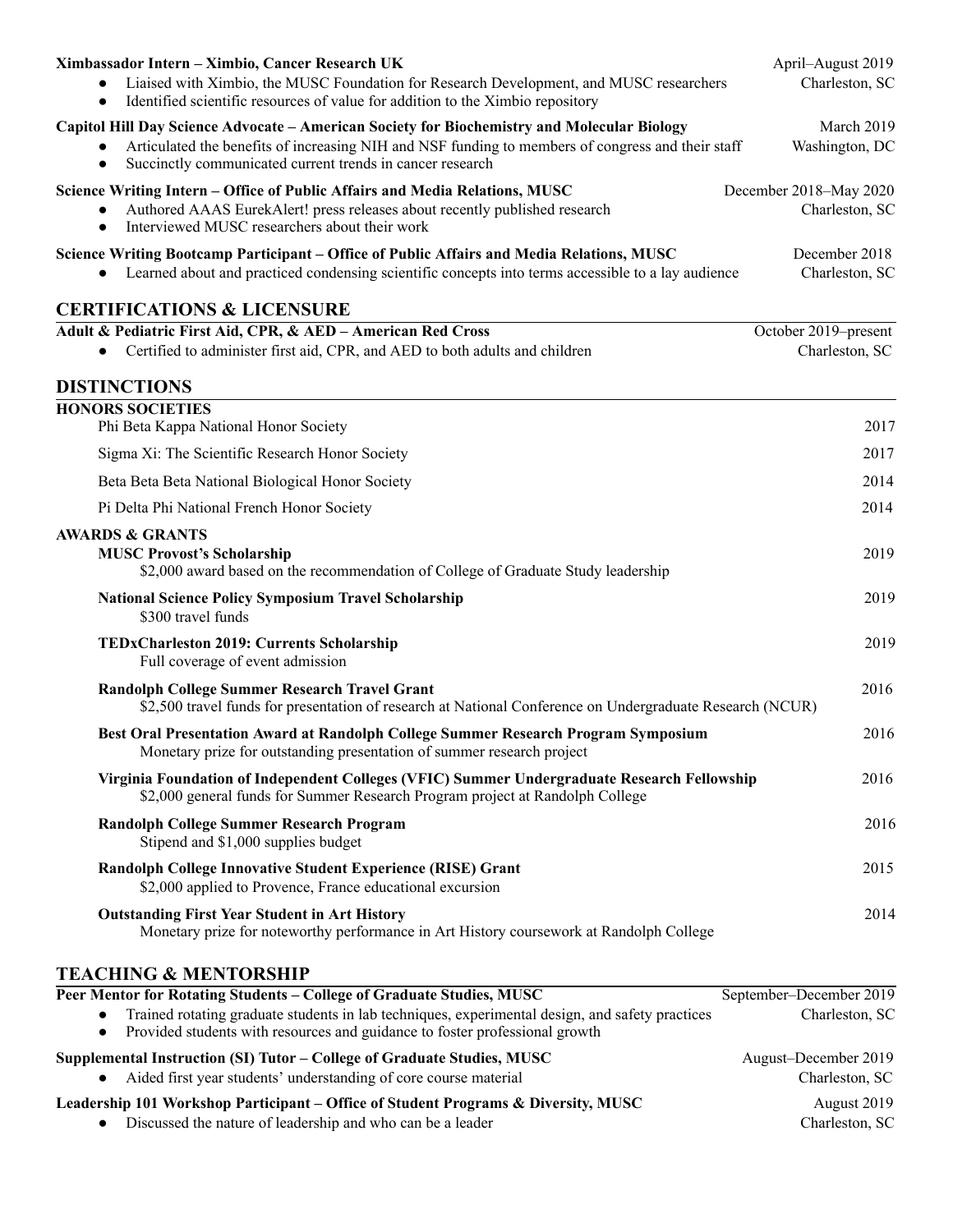| Mentor - South Carolina Cancer Health Equity Consortium (SC CHEC)<br>Trained undergraduate student in lab techniques and data collection<br>$\bullet$<br>Taught student about literary research, scientific writing, and citation management<br>$\bullet$<br>Advised student on career advancement and professionalism<br>$\bullet$ | May-August 2019<br>Charleston, SC           |
|-------------------------------------------------------------------------------------------------------------------------------------------------------------------------------------------------------------------------------------------------------------------------------------------------------------------------------------|---------------------------------------------|
| Guest Educator on Tissue Culture - Cell Biology, Citadel<br>Taught approximately 40 undergraduate students about Tissue Culture                                                                                                                                                                                                     | April 2019<br>Charleston, SC                |
| <b>Guest Lecturer – Graduate Students Reaching Out With Science (GROWS)</b><br>Introduced local middle and high school students to principles of biomedical research<br>$\bullet$<br>Guided an interactive class activity to design a scientific study<br>$\bullet$                                                                 | December 2018<br>Charleston, SC             |
| <b>Biology Lab Volunteer - SciFest, Randolph College</b><br>Fostered understanding of biology in children through hands-on activities<br>Prepared lab stations and distributed live organisms (incl. planarians, Volvox)                                                                                                            | March 2017<br>Lynchburg, VA                 |
| <b>Student Educator - Dearington Elementary School</b><br>Prepared and presented microbiology coursework to a class of 5 <sup>th</sup> grade students<br>Engaged students in several educational, hands-on activities<br>$\bullet$                                                                                                  | November 2015<br>Lynchburg, VA              |
| Peer Tutor - French Department, Randolph College<br>Tutored elementary and intermediate French students                                                                                                                                                                                                                             | August-December 2015<br>Lynchburg, VA       |
| <b>COMMUNITY OUTREACH &amp; SERVICE</b>                                                                                                                                                                                                                                                                                             |                                             |
| Building Trust & Leveraging Relationships Workshop Participant - Student Programs & Diversity, MUSC<br>Participated in discussions regarding the practices and traits needed to build trusting relationships<br>$\bullet$<br>Collaborated with fellow participants to make value judgments on different trust-building behaviors    | November 2019<br>Charleston, SC             |
| <b>Great British Bake Sale Volunteer - LowVelo</b><br>Sold baked goods, helping raise over \$400 for cancer research                                                                                                                                                                                                                | October 2019<br>Charleston, SC              |
| Leadership & Service Connection Workshop Participant - Student Programs & Diversity, MUSC<br>Workshopped ideas for community outreach and service-based leadership                                                                                                                                                                  | September 2019<br>Charleston, SC            |
| Editor - Humanitas Literary Magazine, MUSC<br>Promoted creativity by encouraging students, faculty, and staff to make and submit art<br>$\bullet$<br>Reviewed submitted visual and literary works to be featured in yearly <i>Humanitas</i> publication<br>$\bullet$                                                                | August 2019-May 2020<br>Charleston, SC      |
| Honor Council Member - MUSC Honor Council<br>Investigated and reviewed allegations of academic misconduct<br>Deliberated on appropriate sanctions for confirmed cases of academic misconduct<br>$\bullet$                                                                                                                           | April 2019-May 2020<br>Charleston, SC       |
| Oyster Bagging Volunteer - South Carolina Department of Natural Resources<br>Shoveled, bagged, and transported recycled oyster shells for use in local waters to prevent erosion                                                                                                                                                    | January 2019<br>Charleston, SC              |
| <b>Community Health Outreach Volunteer - Charleston Farmers Market</b><br>Spread awareness of high-AGE diet impact on cancer severity                                                                                                                                                                                               | September 2018<br>Charleston, SC            |
| Operating Room and Sterilization Supply Runner - Women Orthopaedist Global Outreach (WOGO)<br>Prepared supply kits for unilateral and bilateral knee replacements<br>Transported surgical supplies between the operating and sterilization rooms                                                                                    | April–May 2018<br>Havana, Cuba              |
| <b>Surveying Volunteer - Natural Bridge State Park</b><br>Surveyed marked plots of park land, yielding quantitative ecological data                                                                                                                                                                                                 | April 2017<br>Natural Bridge State Park, VA |
| Judiciary Member - Judiciary Committee at Randolph College<br>Investigated and reviewed allegations of academic misconduct<br>Deliberated on appropriate sanctions for confirmed cases of academic misconduct<br>٠                                                                                                                  | September 2013-May 2017<br>Lynchburg, VA    |
| <b>ADDITIONAL EXPERIENCE</b>                                                                                                                                                                                                                                                                                                        |                                             |
| Microbiology Supervisor & Quality Assurance Officer - SQRD Lab                                                                                                                                                                                                                                                                      | August 2020-present                         |
| Develops and validates methods related to microbial impurities analysis in cannabis products<br>$\bullet$<br>Ensures compliance with ISO/IEC 17025:2017 standard, BCC requirements, and OSHA standards<br>Tests cannabis products for microbial impurities using real-time PCR                                                      | Los Angeles, CA                             |

**Research Specialist – Department of Pathology & Laboratory Medicine, MUSC** February 2019–May 2020

● Monitored and maintained pathology lab conditions, equipment, and materials Charleston, SC